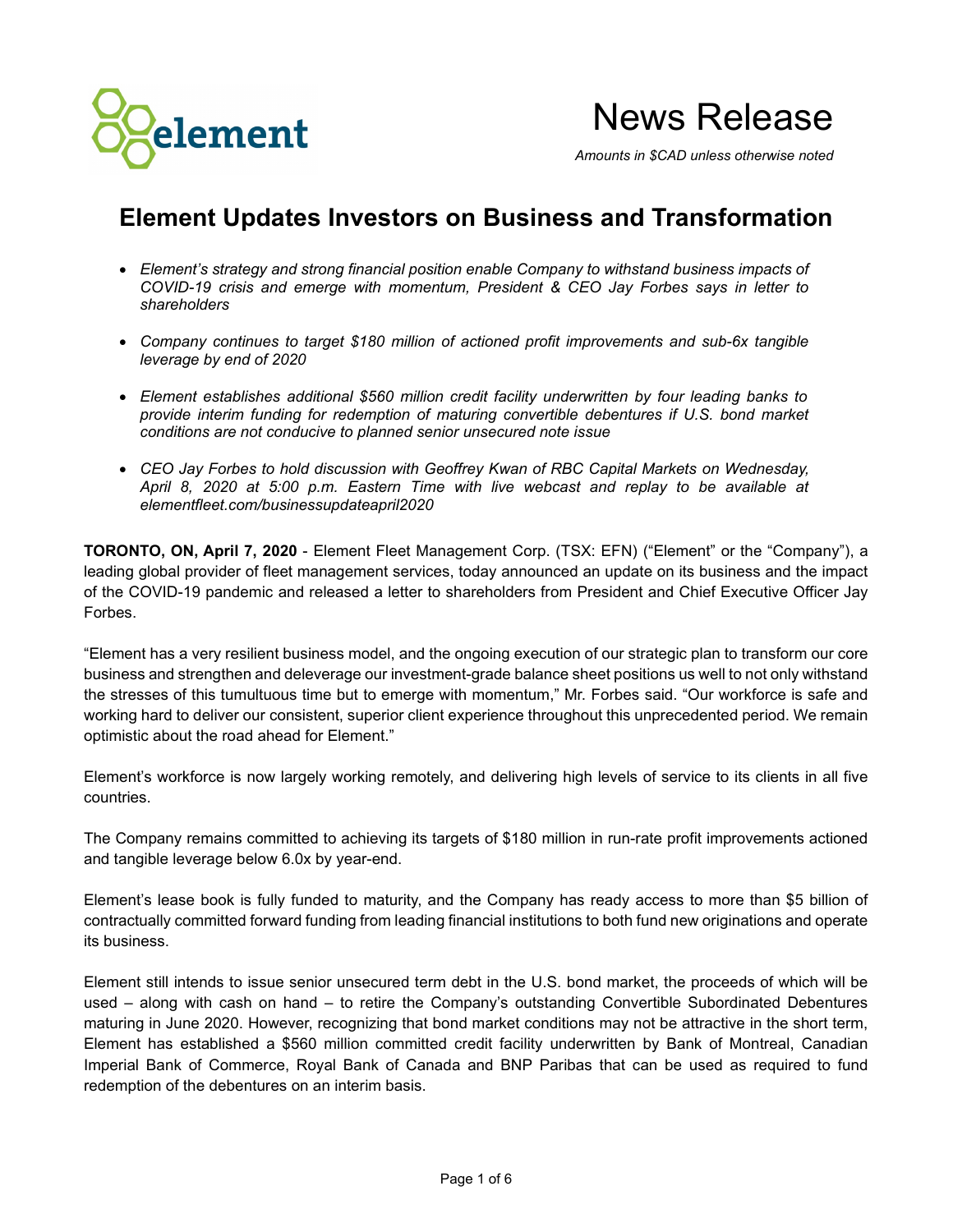"We have the luxury of waiting for more optimal conditions to enter the U.S. bond market for our inaugural issue, and this facility provides access to additional capital on a cost-effective basis to enable us to bide our time should we choose to do so," Mr. Forbes added.

Mr. Forbes will hold a discussion with analyst Geoffrey Kwan of RBC Capital Markets regarding how Element's strategy positions the business to withstand the current circumstances and seize opportunities that may ensue. The live webcast tomorrow (Wednesday, April 8, 2020) at 5:00 p.m. Eastern Time, and replays thereof, will be available at https://www.elementfleet.com/businessupdateapril2020.

## **CEO LETTER TO SHAREHOLDERS**

## My fellow shareholders,

We find ourselves in extraordinary times, navigating waters that are quite foreign to us. The COVID-19 pandemic has inflicted great pain and suffering, with few countries escaping its path. Further, the global response to contain this virus has resulted in an abrupt and dramatic drop in economic activity. With all of us trying to understand and cope with the unknown and unforeseeable that accompany a "one-off" type of event, I thought it might be helpful to share a brief update on our business.

In short, we are safe and sound. Nearly all our employees are working – safely and productively – remotely. Our operating platform is performing well, with our people, processes and systems providing our clients with the support they need to help their own organizations address this threat. Further, after three weeks of intense analysis and stress-testing of COVID-19 scenarios, my team and I are confident Element is both well-prepared to weather this storm, and well-positioned to emerge from it with even stronger momentum and opportunities.

This enviable position is thanks to the hard work and resourcefulness of our people, and the successful and ongoing execution of our strategy to transform our core business and strengthen our balance sheet. It is also thanks to the proactive steps we are taking to deal with the impact of the COVID-19 pandemic.

Our position is also the result of fundamental attributes of our business model that foster resiliency and dependable operating cash flow even in tumultuous times:

- Our blue-chip clients provide strong counterparty credit
	- Approximately two-thirds of our net earning assets are leased to investment-grade (or equivalent) rated clients, reducing the risk of default
	- In past economic downturns, charge-offs net of recovery were immaterial (at less than 10 bps at the peak)
- Our vehicles are essential to the revenue-generating operations of our clients
	- More than 80% of our fleet assets are work vehicles which are integral to the operations of our clients
	- Because our assets are vital to our clients' revenue productivity, our leases are typically affirmed in a restructuring, ensuring continuity of payment
- Our widely distributed client base mitigates issues arising from industry concentration
	- Our assets are working in over 700 industry segments, with low exposure to currently hard-hit sectors such as hospitality and travel and leisure
- High client retention results in strong, predictable revenue
	- The nature of our assets and consistent, superior service levels result in annual client retention levels of approximately 98%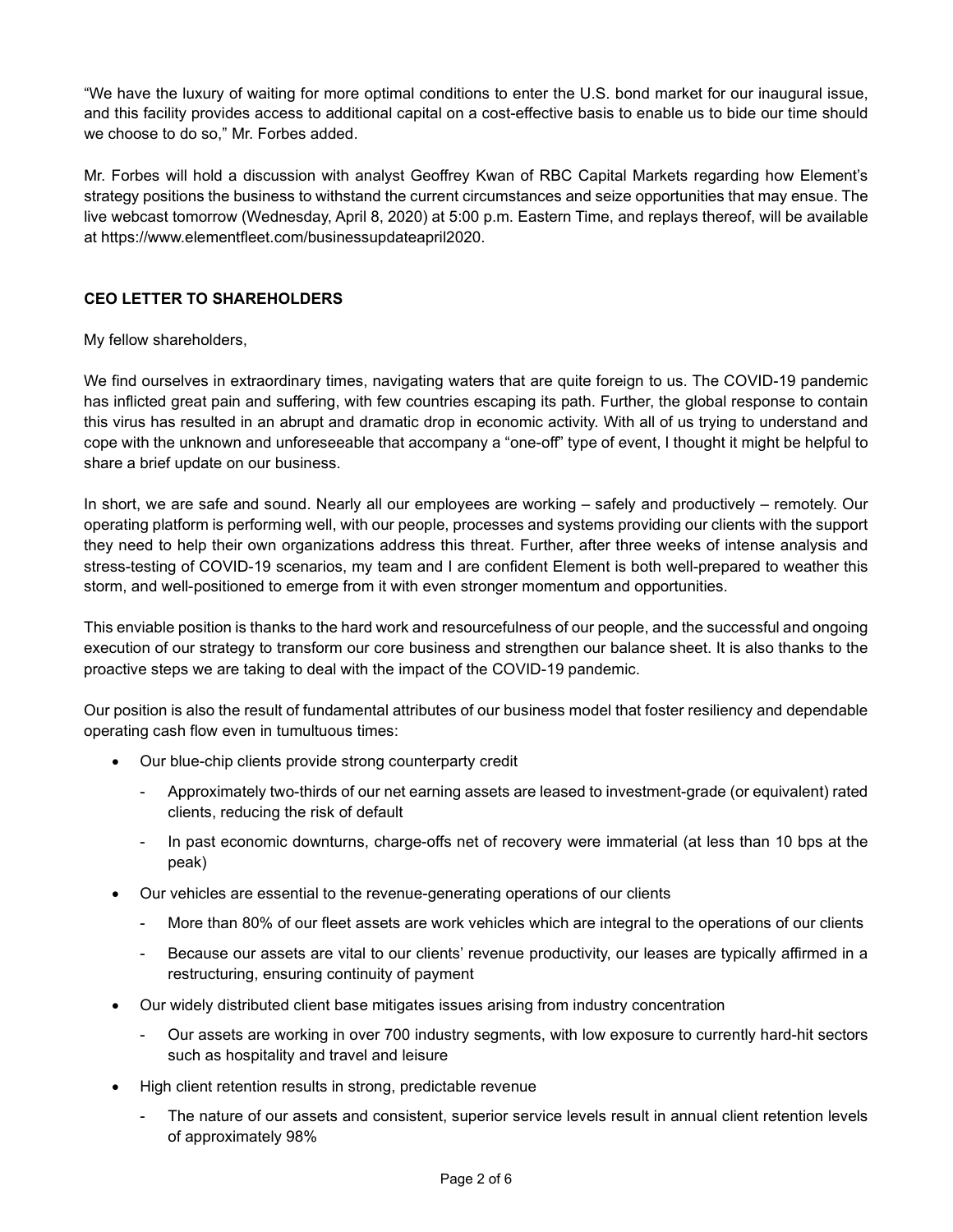- Our compelling value proposition also creates high barriers to industry entry
	- We use our scale to drive down the total cost of ownership of our clients' fleets
- We maintain ample forward funding capacity to finance our clients' requirements
	- We maintain ready access to cost-efficient funds to support our clients

Let me walk you through the key factors that underpin our confidence in more detail, with apologies in advance for the length. There is much to cover and we strive always to provide as much transparency as possible. We also strive to provide timely information, which brings me to an important caveat: we don't know what we don't know. We've never had to deal with a global pandemic and thus we are stretching the collective agility and ingenuity of the business to respond as its potential impact quickly morphs. We'll know more tomorrow, and even more the day after. That said, we have chosen timeliness over exactness in providing this update today.

## **First and foremost, our people are safe and working productively.**

We transitioned 95% of our people to working from home (WFH) as soon as the pandemic's scale became clear. From kitchen tables and home offices, dens and spare bedrooms, we at Element Fleet Management are delivering our signature consistent, superior experience to clients. In addition to proactive and periodic outreach to clients, we are also in regular communication with our suppliers as we coordinate supply chain activities in response to the crisis. Furthermore, we continue to execute on our Transformation, and we remain on target to successfully complete the program this year.

## **Both our liquidity and financial position remain strong.**

Element has abundant liquidity.

- Our current lease book is *fully funded*, and matched on a maturity, interest rate and currency basis. There is no need for any additional capital to fund existing leases. Indeed, the run-off of the existing lease book creates further liquidity.
- Our day-to-day liquidity is excellent, and we are taking prudent steps to ensure it remains so. For instance, we promptly stood up an initiative led by our CFO and Treasurer to exercise an extra layer of cash flow discipline and stress-test this aspect of our business.
- We also have ample financial capacity for the origination needs of existing and new clients, with ready access to well over \$5 billion in contractually-committed funding from leading Canadian and international banks.

Our investment-grade balance sheet is solid and improving as leverage continues to decline. Strengthening the balance sheet was one of three strategic pillars we announced in October 2018 because we knew the criticality of maintaining ready access to cost-efficient capital to fulfilling our mandate of funding clients' fleets.

- We continue to target a sub-6 tangible leverage ratio on exit from 2020, down dramatically from the more than 9x tangible leverage when this leadership team took charge. We will continue to aggressively de-lever by way of profitable results, free cash flow and syndication. The syndication market is open, and buyers have appetite. We even added -and transacted with - new syndication counterparties in Q1.
- We also intend to enter the U.S. unsecured bond market, as planned, when conditions are appropriate for our inaugural, investment grade issue. While we hope this will happen prior to the end of June (when \$567 million of convertible debentures mature), we have put a separate funding facility in place – announced today – to draw on should market conditions continue to be less-than-ideal.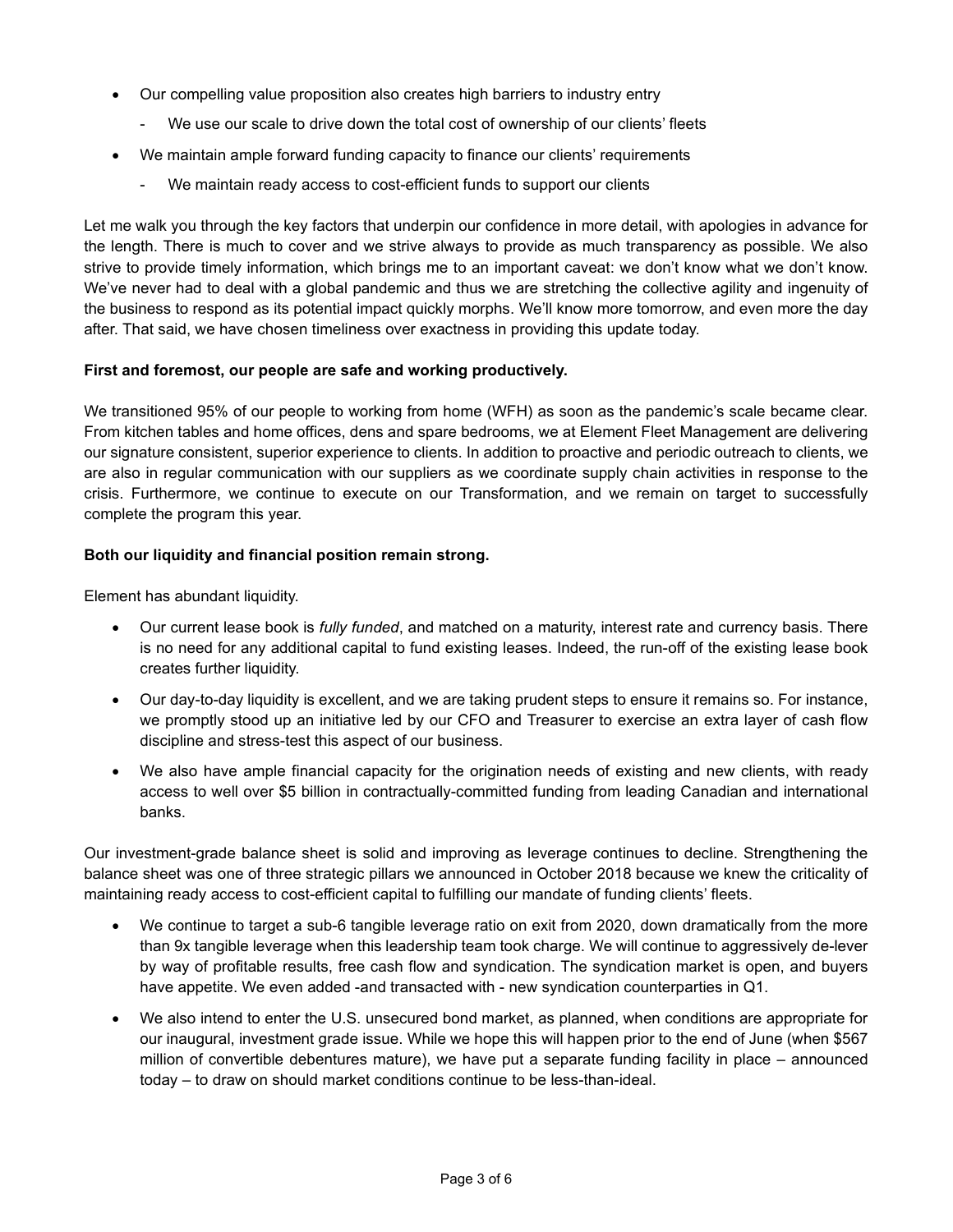## **We will benefit from our focus on operational excellence and deep client relationships.**

The effect of our transformation on our operational excellence – providing a consistent, superior client experience – has been profound. Client relationships are stronger. Our Net Promoter Score has turned from negative to positive as a result of our transformation and continues to be strong in all geographies. And our retention levels have returned to historical norms. In fact, we see an opportunity to further improve retention in 2020.

We get asked, logically, will people still need the vehicles you lease, and will they pay you?

The answer is yes to both questions.

- We provide mission-critical work vehicles to large and mid-sized clients whose business model is heavily dependent on their fleets. In this environment, fleets of delivery vans, utility service trucks and vehicles transporting samples for lab testing, to name but a few, are as important as ever (and perhaps even more vital). And while fleet utilization might decline for some of our clients given WFH requirements, we believe that this will be a temporary phenomenon; these vehicles will be required to ferry workers and parts to worksites post a return to work.
- With regard to payment, our clients are largely investment-grade credits who keep current with their obligations. Further, there are no force majeure clauses in our lease contracts. All that said, we are seeing – and are prepared for – requests for credit accommodations given the sudden economic slowdown.

#### **Our revenues streams are resilient.**

We won't be totally unscathed – few will be – but our analysis is that the revenue impact of this economic crisis on our business will be transitory. Furthermore, with 55% operating margins and three complementary revenue streams, we feel very confident about the organization's ability to keep generating strong cash flow through these uncertain times.

Let's first dig into Net Financing Revenue, which represents roughly 40% of our net revenue.

- Our current lease book of mission-critical assets leased to high-quality counterparties is fully funded (and matched on a maturity, interest rate and currency basis), providing highly predictable gross interest income streams and equally predictable interest costs.
- Regarding new additions (originations) to the lease book, while some clients like Armada are expected to provide strong originations through this period, a combination of OEM shutdowns and client deferrals could see a softening of originations in the short term. That said, originations are largely deferred, not lost: OEM production will resume and the pursuit of the lowest total cost of ownership will see clients ordering new vehicles to avoid the cost of maintaining their old vehicles.
- One area of softness we may see in Net Financing Revenue is a lower level of gains on sale. A number of auction houses have temporarily ceased operations, delaying the sale of cars coming off lease in Australia, New Zealand and Mexico. Again, this is revenue that will be deferred, not lost.

Next, we come to services, which account for 50% of net revenue.

- As some of our clients adopt measures to protect their employees from this pandemic (including WFH), we have begun to see declines in fleet vehicle mileage and an accompanying reduction in service revenues from lower fuel, maintenance and other service consumption. While temporary in nature, this will result in softer service revenues until fleet utilization picks up.
- We will try to minimize margin erosion by diligently managing expenses and will otherwise redirect surplus resources to busier areas of the business.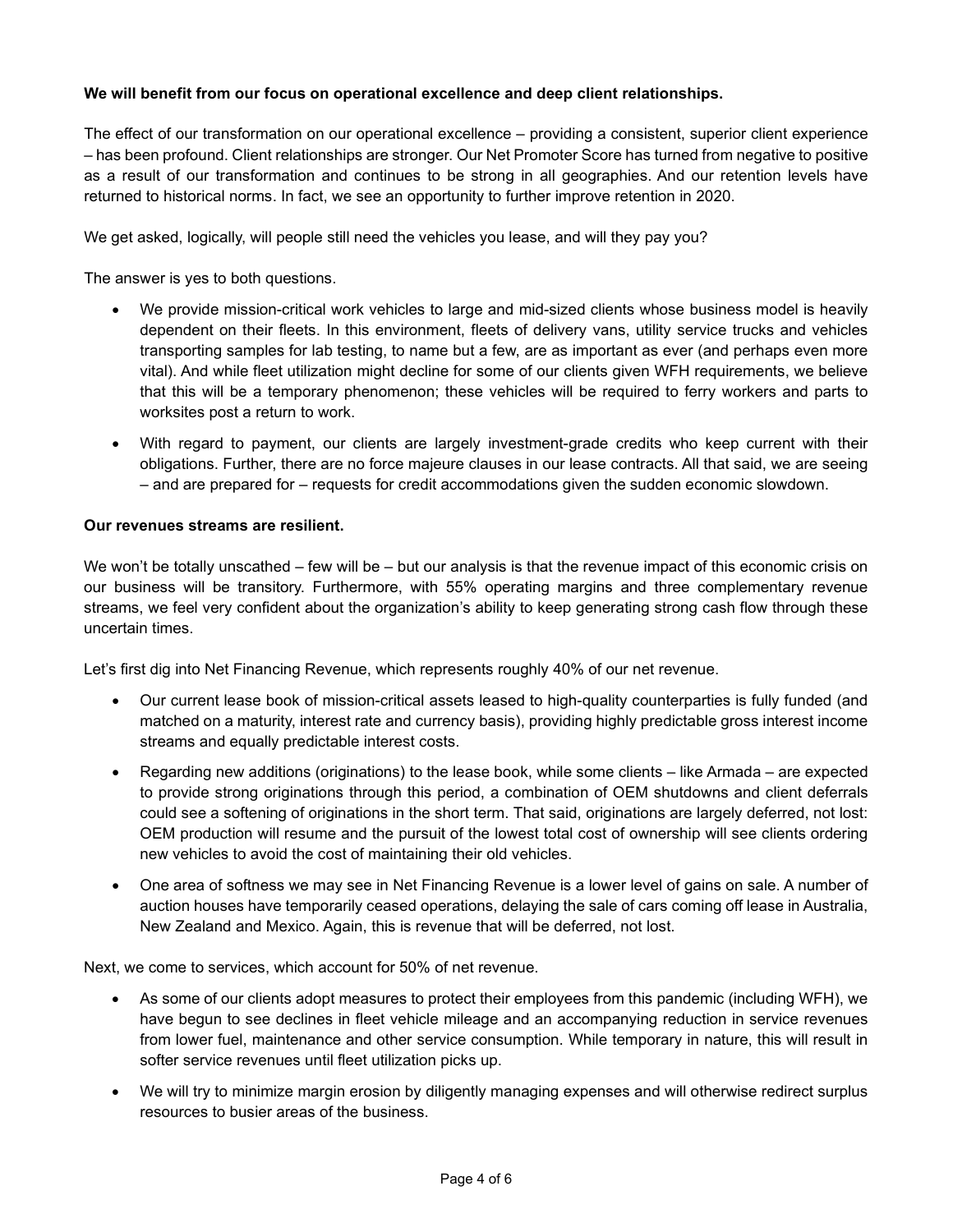• One short-term, unintended benefit of slower service spending is that it reduces our use of our revolving credit line, saving interest expense and improving leverage. That's because we pay for services before we collect from clients, using our revolving credit facility to fund that timing mismatch.

Finally, syndication, which last quarter was approximately 10% of net revenue. As noted above, the syndication market remains open and is expanding in terms of investor interest.

So, from where we sit today, we anticipate our earnings will be negatively impacted in the short term as we navigate these choppy waters. That said, at this point we don't have enough data to quantify any meaningful revisions to our earnings guidance. We will have a more informed view that we can share with you when we release our first quarter results in May.

What I can tell you with certainty is that we remain fully committed to our strategy of transforming the operations of Element Fleet Management (and actioning \$180 million of run-rate profitability improvements), as well as further strengthening its financial position by the end of this year.

## **Conclusion**

The stability and predictability of Element Fleet Management in this environment is a credit to our business model and our strategic plan. More than that, it's a credit to our people, who continue to deliver the consistent, superior client experience that is the bedrock of our strategy; who continue to execute on strengthening our balance sheet; and who continue to transform our business – all under challenging conditions.

With our plan on track, our strong financial position, and our readiness to seize opportunities that ensue, we feel as optimistic as anyone could be in these circumstances.

I grew up on Canada's east coast, and I love to be out on the water. Boating teaches the importance of being prepared for rough weather. My team and I manage with that in mind. As a result, Element is a safe vessel in this storm, and one that will be well-positioned to take advantage of calm seas when they return.

Until May,

Jay Forbes President & Chief Executive Officer Element Fleet Management

## **Webcast**

A webcast to discuss how Element's strategy positions the business to withstand the current circumstances and seize opportunities that may ensue will be held on Wednesday, April 8, 2020 at 5:00 p.m. Eastern Time. The webcast may be accessed live and for replay at https://www.elementfleet.com/businessupdateapril2020 or https://www.veracast.com/webcasts/rbc/meetings/857hW2xd.cfm. Replays will be available until May 11, 2020.

## **About Element Fleet Management**

Element Fleet Management (TSX: EFN) is a leading global fleet management company, providing world-class services and financing for commercial vehicle fleets. The Company enjoys scale and leadership in key markets, a top-tier client base, strong cash flow and ready access to capital, and an investment-grade balance sheet. Elements suite of services spans the total fleet lifecycle – from acquisition and financing to program management and remarketing – helping clients optimize performance and improve productivity. For more information, visit [www.elementfleet.com.](http://www.elementfleet.com/)